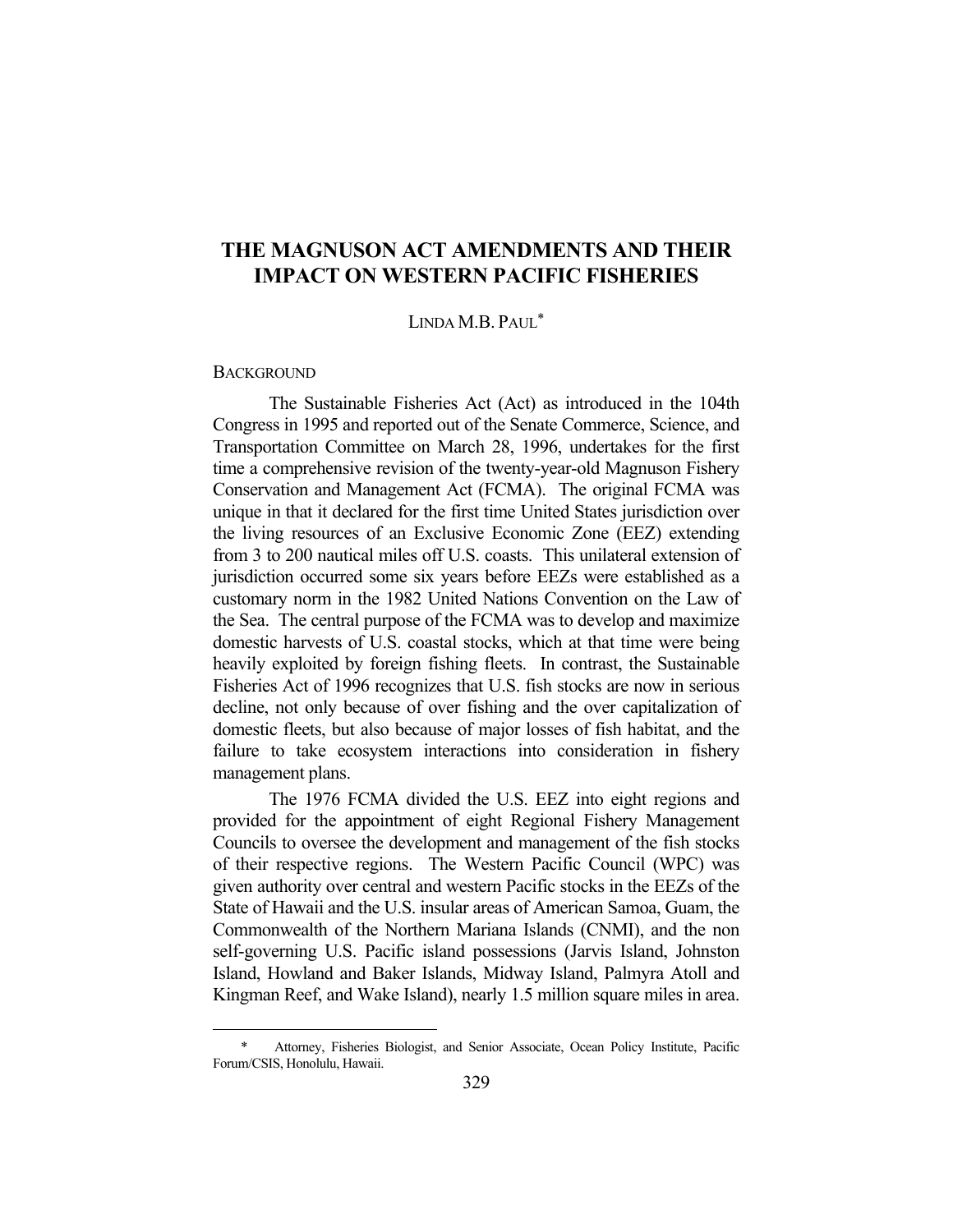The WPC is required to analyze biological, social, economic, and other factors affecting Pacific stocks and prepare Fishery Management Plans (FMPs) and rules for domestic and foreign fishing in the region. It is assisted in this effort by the National Marine Fisheries Service (NMFS) and the Western Pacific Information Network. Regulations are enforced jointly by NMFS, federally-deputized island agents, and the U.S. Coast Guard. In addition to implementing four FMPs on pelagics, crustaceans, bottomfish and seamount groundfish, and precious corals in the Hawaiian EEZ, the WPC represents its members in international discussions involving vessel monitoring, enforcement, and straddling and highly migratory fish stocks, over which the U.S. acknowledged management authority on January 1, 1992.

 Pelagic fisheries constitute a major resource of the State of Hawaii, American Samoa, Guam, and the CNMI. Hawaii's large-scale commercial fishing vessels are generally less than 100 feet long and include tuna and swordfish longline vessels, distant water albacore trollers, and multipurpose vessels that fish for lobster and bottomfish (snappers, groupers, and jacks) in the Northwestern Hawaiian islands. Except for the albacore trollers most vessels do not operate outside the Hawaiian EEZ. The modernized domestic longline fleet is the largest commercial fishery in Hawaii. In 1994 the commercial fishery landed a total of 27.4 million pounds of fish and shellfish worth over \$61 million, of which 18.4 million pounds worth \$42.3 million was generated by the longliners. The recreational fishery landed another 10 million pounds. Hawaii also has a lucrative charter boat industry that in 1990 generated approximately \$30 million in direct and indirect revenues.

 Foreign longline and baitboat fisheries have fished the central and western Pacific for decades. Prior to 1991, most longliners operating in the North Pacific transshipped their fish in Guam and bought food and fuel before returning to the fishing grounds. In 1991 the Federated States of Micronesia (FSM) changed its policy to require that fish caught in FSM waters had to be landed at their ports. Thereafter air transshipment operations began transporting sashimi grade tuna from FSM and Koror to Guam and Saipan and on to Japan. Premium fish such as bigeye tuna bound for Japan and Europe from other locations in the Pacific Basin are also transshipped by air through Guam; however except for jet fuel purchases and landing fees air transshipment generates very little revenue for Guam. The servicing of purse seiners, however, contributes a lot more. Although the number of port calls by seiners in 1994 was less than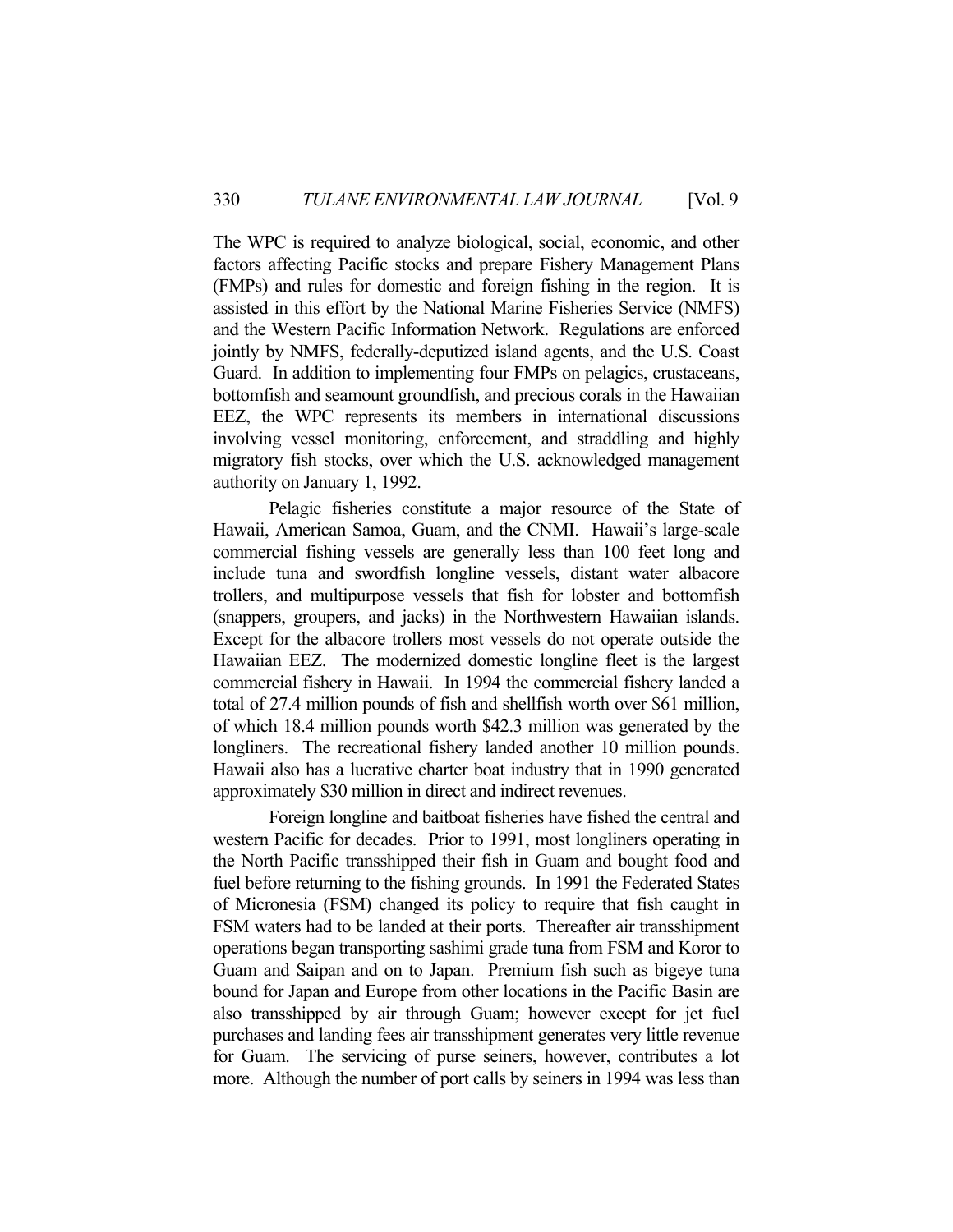one fifth the number by longliners, seiners spent from eight to twenty-five more.

 In the late 1970s U.S. purse seiners began moving into the western Pacific and later offloading tuna at the canneries in American Samoa. In 1987 the U.S. concluded a multilateral fisheries treaty that allowed the U.S. tuna fleet to fish in the EEZs of 16 member nations of the Forum Fisheries Agency (FFA). In 1994, 225 purse seiners and 183 longliners made port calls in American Samoa. American Samoan tuna canneries, the islands' largest private industry, employ some 4000 workers who earned wages totaling approximately \$27 million in 1994. American Samoa receives additional revenue from port and custom charges, fuel taxes, services, and purchases. In 1993, 150,000 tons of tuna were unloaded into the canneries; another 15,000 tons were transshipped. However, development of canneries in Papua New Guinea (PNG), which is closer to prime tuna fishing areas, could negatively impact American Samoan canneries.

 At Tinian in the CNMI the amount of tuna unloaded into reefer vessels dropped from a high of over 72,000 tons in 1991 to a low of 20,000 tons in 1994. This was due primarily to the highly competitive nature of the industry in the Pacific. In 1992 most of the Guam-based purse seiners that were offloading in Tinian were redeployed to PNG in search of a better deal; however, in 1994 a number of Taiwanese seiners began making port calls in Tinian. Transshipment from Tinian to Guam is also at a disadvantage due to the prohibition under the Jones Act against shipping from one U.S. port to another by foreign vessels or aircraft. CNMI has begun to air transship sashimi grade tuna directly from Saipan to foreign markets; however, total revenues from the air transshipment business are not large and Guam, with more regularly scheduled flights, is more competitive.

 American Samoa, Guam, and the CNMI are the only island groups in the Pacific region that do not as yet have the right to sell foreign fishers harvest rights to tuna and other highly migratory species found in their EEZs. Domestic fees and revenues collected by federal agencies may be shared with the insular area governments; however, they are first paid to the U.S. treasury, and the amount charged has been limited to administrative costs. Over the years their leaders have repeatedly petitioned the federal government for changes in U.S. fisheries policies and for more management control over their insular stocks. During deliberations on the last FCMA reauthorization bill in 1990 Senators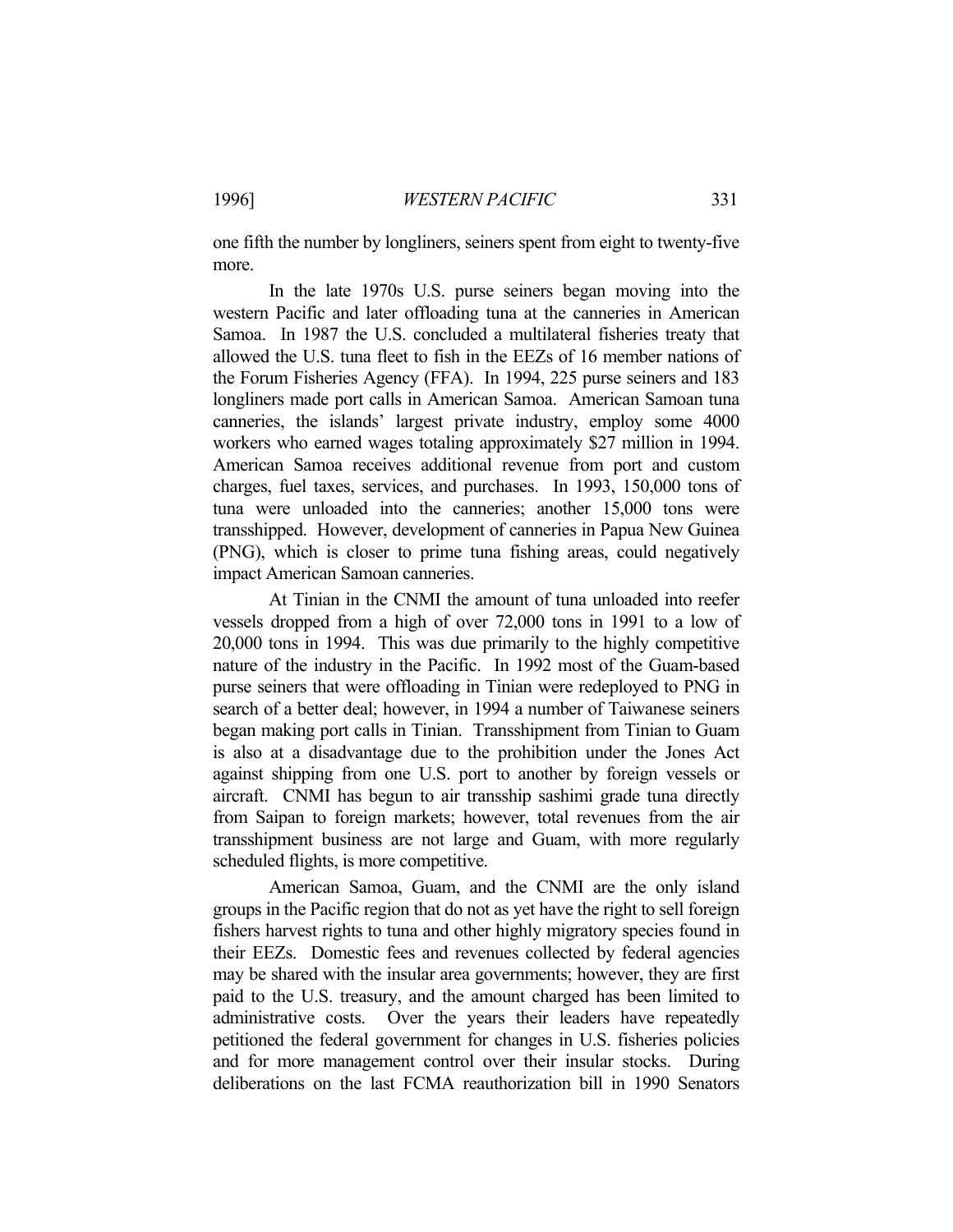Inouye, Kerry, and Stevens indicated support for future legislation that would amend the FCMA to better meet the needs of the insular areas. In January 1992 the federal government offered to allow federal fees and revenues generated from foreign tuna and other foreign commercial fishing in Guam's EEZ to be transferred to the government of Guam under the same statutory authority that allows other federal taxes and fees generated in Guam to be transferred to the local treasury.

 American Samoa, Guam, and the CNMI have participated as sitting members of the WPC with observer status since the WPC was created. All send official representatives, although no one individual participates on a continuing basis. Their opinions are taken into account, but they do not vote. Because the CNMI has been reluctant to surrender sovereignty claims over its EEZ, which are still not fully resolved, its participation has not been continuous. However, in December 1992 the U.S. and the CNMI came to an agreement that allowed CNMI to participate in the management work of the Western Pacific Council without compromising CNMI's ownership claim to the fisheries resources of its EEZ. The parties also agreed to undertake cooperative fisheries enforcement in the EEZ surrounding CNMI and to study and recommend further amendments to the FCMA in the areas requested by CNMI.

## THE JOINT WORKING GROUP

 In 1993 a Joint Working Group was established by agreement between the Departments of Commerce and the Interior for purposes of reviewing Federal fisheries policies in the Pacific. The Group included representatives from Interior's Office of Territorial and International Affairs (OTIA), NMFS, WPC, American Samoa, Guam, and the CNMI. During 1994 and 1995 the Group addressed fisheries issues related to the implementation of the FCMA, including administrative and funding questions related to fisheries research and assessments, vessel documentation and crew citizenship, assistance required to support or offset the impacts of foreign investment in or use of land and water-based resources, training and crew certification programs, Saltonstall-Kennedy (S-K) funding priorities, and foreign fishing in U.S. waters. In April 1996, the Group submitted a draft report to the Governors, which included certain proposed amendments to the FCMA that have in large measure been incorporated into S.39: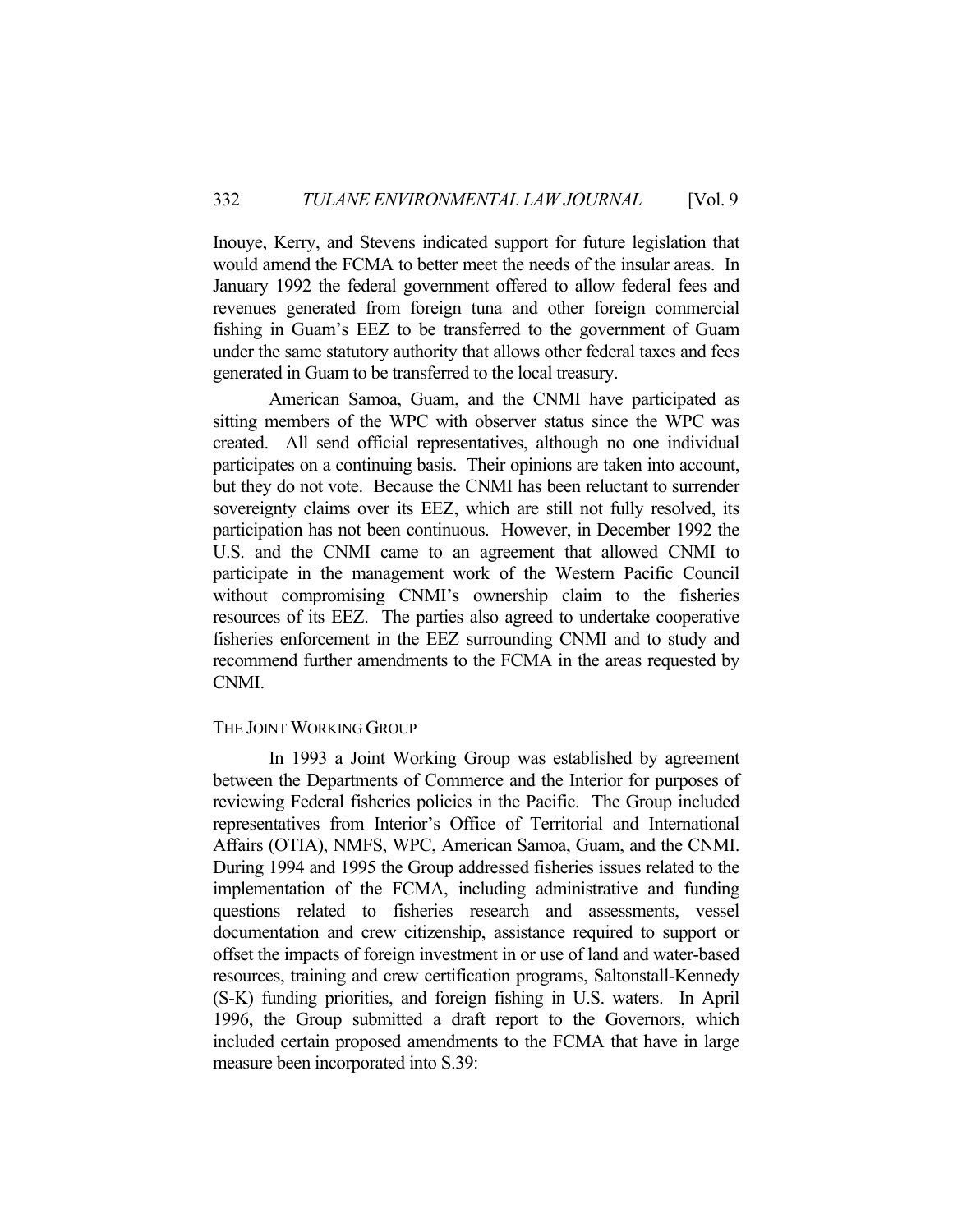1. Definitions. Subject areas are more broadly defined to include Baker Island, Howland Island, Jarvis Island, Johnston Atoll, Palmyra Atoll, Kingman Reef, Midway Island, and Wake Island.

2. Pacific Fisheries Agreements. In addition to America Samoa, Guam, and the Northern Mariana Islands, the Secretary of State with the concurrence of the Secretary of Commerce and the WPRFMC may negotiate and enter into such agreements for the more broadlydefined Pacific Insular Areas.

3. Indigenous Fishing. Before an agreement is entered into, the Secretary of Commerce, an insular area Governor, and the WPRFMC must determine that the permitted activity will not adversely impact indigenous fishing.

4. Distribution of revenues. (a) In the case of American Samoa, Guam, and the Northern Mariana Islands, the amounts collected by the Secretary of Commerce are first deposited into the U.S. Treasury and then covered over to the appropriate island treasury; (b) In the case of the other Pacific Insular Areas, funds are deposited into a new Western Pacific Sustainable Fisheries Fund and made available to the WPRFMC by the Secretary for fisheries conservation and management purposes benefiting those and other areas subject to its jurisdiction; (c) The availability of such monies shall neither diminish other funding received by the Council nor be subject to appropriation or fiscal year limitation.

5. Allowable Uses of Funds. (a) Requires that prior to entering into an agreement, each respective insular area Governor prepare a 3-year priority plan for fisheries conservation and management projects; (b) Plans for other insular areas prepared by the WPRFMC; (c) Terms of agreements include on-board observers based in the western Pacific, annual determination of allowable harvest and fees, research plans, data collection and reporting systems, and monitoring and enforcement systems; (d) Defines fisheries conservation and management minimums for all areas for which 3-year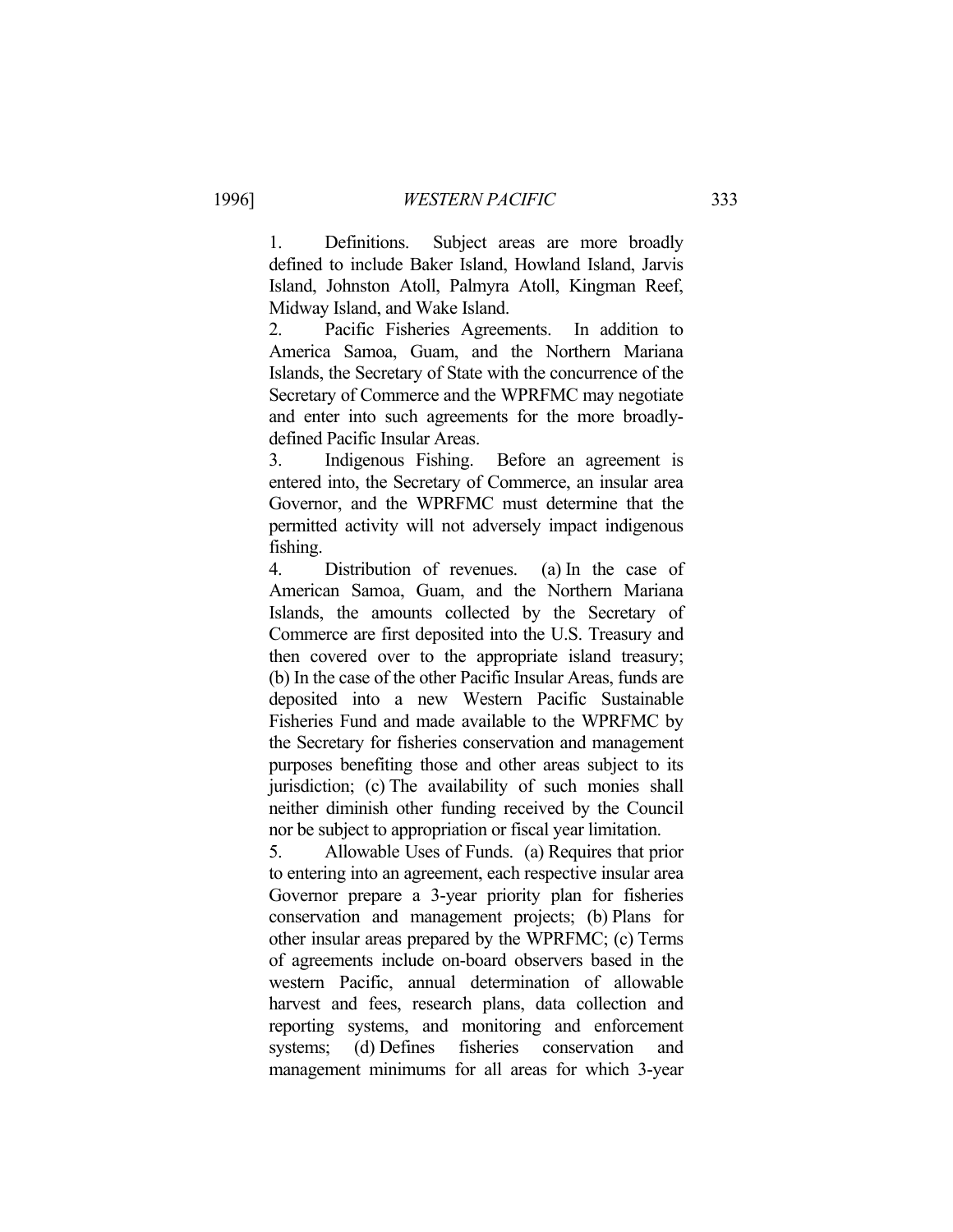plans are developed; and (e) Defines other allowable uses for PFA-generated funds including grants to the University of Hawaii and community-based demonstration projects that foster and promote the management, conservation, and economic enhancement of indigenous, traditional fishery practices.

6. Length of PFAs. Three years; renewal subject to agreement with negotiated terms for compliance and preparation of new 3-year plans by insular area Governors and the WPRFMC for their respective areas as defined by this Act.

7. Western Pacific Community Development Program. Establishes a program for giving preferential access to fisheries to communities where a majority of the inhabitants are descended from the aboriginal peoples indigenous to the area and in which traditional fishing practices are or have been historically used for subsistence or commercial purposes.

8. Western Pacific Demonstration Projects. (a) Authorizes Secretary [of Commerce] and Secretary of the Interior to make direct grants to eligible communities to fund demonstration projects to foster and promote traditional indigenous fishing practices; (b) WPRFMC, in consultation with the Secretary, to establish an advisory panel and submit annual reports to Congress.

9. Appropriate Court of Jurisdiction. Allows cases involving violations occurring in CNMI waters to be heard before the U.S. District Court for the District of the Northern Mariana Islands.

## THE SUSTAINABLE FISHERIES ACT

 As reported out of the Senate Commerce, Science, and Transportation Committee on March 28, 1996, the Sustainable Fisheries Act (S. 39) contains much of what the Joint Working Group set out to accomplish and constitutes a major step in the evolution of the relationship between the U.S. Pacific insular areas and the U.S. federal government. The Act recognizes the importance of community-based fisheries management in order to achieve sustainable harvests and in particular the importance of preserving and drawing upon the traditional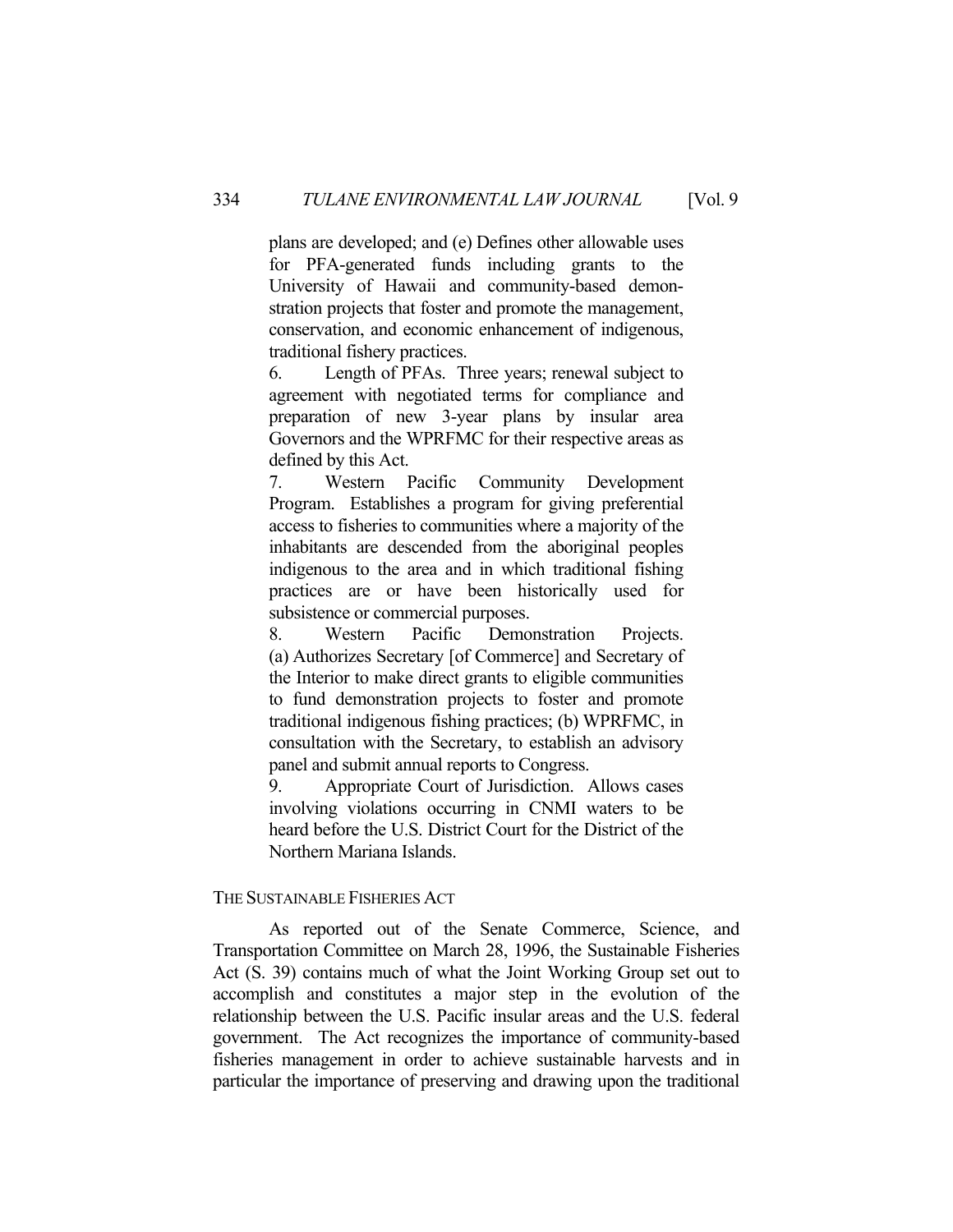1996] *WESTERN PACIFIC* 335

knowledge of indigenous peoples. These provisions balance the heretofore dominant industrial model of fisheries development which the Sustainable Fisheries Act accommodates with the inclusion of quasi ownership approaches to harvesting and stock management. As fisheries in the central and western Pacific become increasingly regulated and access becomes more restricted under limited entry programs, the Act recognizes the importance of subsistence fishing to indigenous Pacific cultures and their right to a share of the fishery resources in the region. Fishing has historically been the major source of protein for Pacific island communities, and many Pacific islanders are still substantially dependent on fish harvests to meet social and economic needs. The Act specifies that resident and migratory stocks are to be explored, developed, conserved, and managed for the benefit of the indigenous peoples of the insular areas as well as for the benefit of the United States as a whole.

 Pacific insular governments have requested a larger role in the future conservation and management of their fishery resources. In response to this request the Act requires the concurrence of the Governor of the applicable insular area before the U.S. may negotiate and enter into a Pacific Fishery Agreement (PFA) that authorizes foreign fishing within the EEZ adjacent to that area. The Governor is given the power to block a PFA if he determines that it will adversely affect the fishing activities of the indigenous peoples in his area. Prior to entering into a PFA a three year plan must be prepared detailing the management measures that are to be undertaken and the conservation goals that are to be accomplished with regard to the stocks that are to be fished. If the plan covers a fishery associated with American Samoa, Guam, or the CNMI, the appropriate Governor develops the plan in consultation with the WPF. PFAs are valid for no more than three years to allow for biological reassessment of the stock for which the permit was issued.

 The Act specifies that amounts collected from a PFA for American Samoa, Guam, and the CNMI are returned to their respective treasuries to be used for the purposes described in the three year conservation plans after administrative and travel costs related to the PFAs have been paid. If there are monies left over after the conservation, management, and administrative costs have been met, the insular area governments may use them for other marine and coastal related uses. The determination as to whether the costs have been met is made by the Governor with the concurrence of the WPC. Monies from fines or penalties go to insular area treasuries after the costs of enforcement have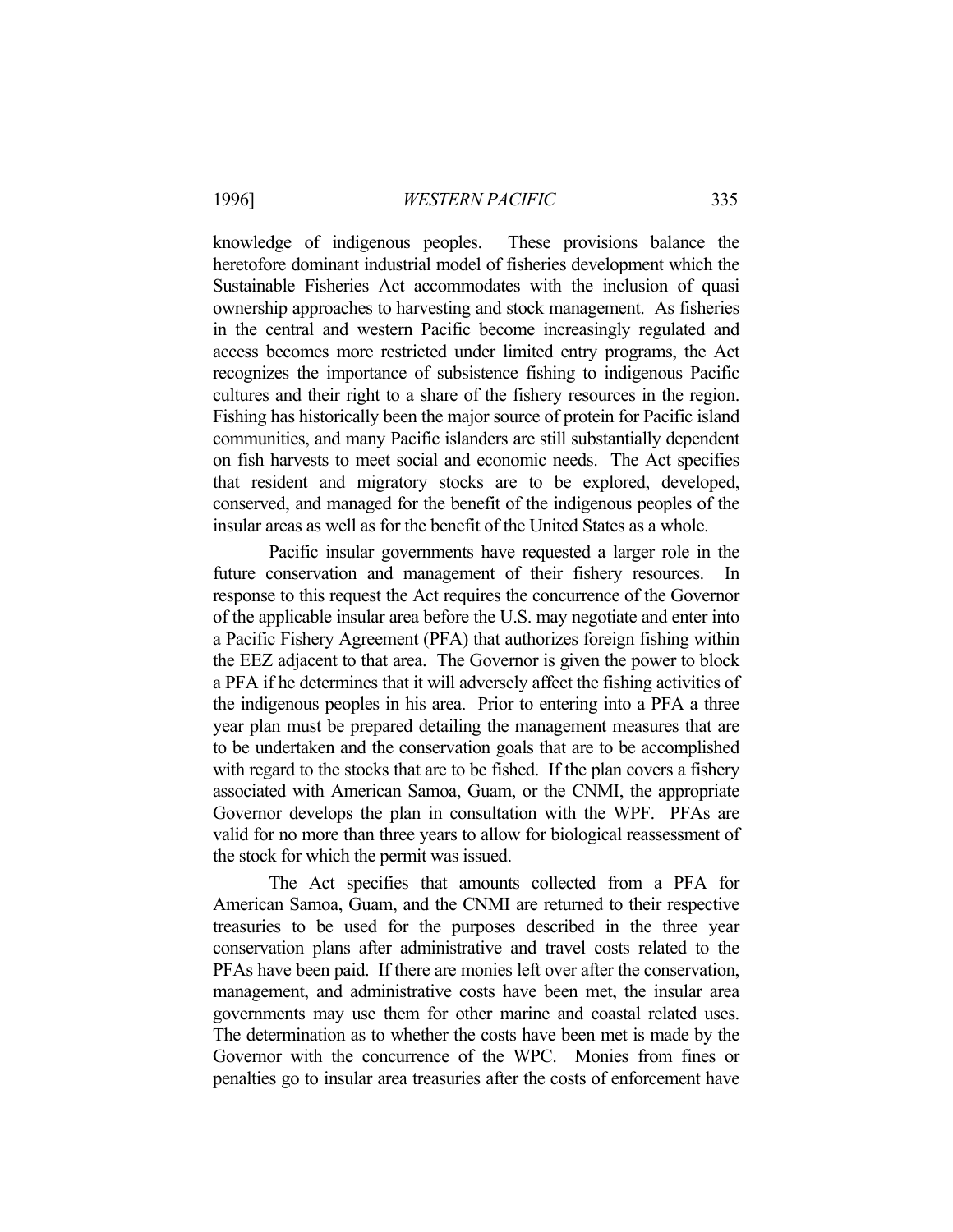been paid. The governors may use these monies for purposes other than fisheries conservation and management.

 Plans concerning PFAs permitting foreign fishing in the EEZs of the non self-governing areas are to be developed by the WPC in consultation with National Marine Fisheries Service. PFA funds are to be deposited in a Western Pacific Sustainable Fisheries Fund established for this purpose and are to be used to cover PFA costs and the implementation of the plans and thereafter, together with sums from any fines and penalties, for fisheries conservation and management in the State of Hawaii and the Western Pacific Region.

#### STATUS OF WESTERN PACIFIC FISHERIES AND DEVELOPMENT POTENTIAL

 Clearly the most valuable stocks in the western Pacific are tuna and other highly migratory species. To date, only U.S. purse seiners harvest tuna in the insular areas. If there is a foreign longline fishery in the CNMI it operates illegally since no permits have been issued by the U.S. Guam has two or three longline vessels; American Samoa may have up to five. The approximate value of the 1994 U.S. purse seine tuna fishery landings and transshipments in the governing insular areas were as follows: American Samoa \$119,700,000; CNMI (Tinian) \$23,500,000; and Guam \$57,000. of which 76 percent of the total catch was skipjack (122,090 short tons) and 23 percent was yellowfin (36,950 short tons). The landed value of insular area stocks excluding tuna and other highly migratory species in 1994 were much smaller. In the CNMI the total local catch was 2956 metric tons valued at \$12,894,000. Of that the commercial catch was 131 metric tons valued at \$613,000 and the subsistence catch was 2825 metric tons valued at \$12,281,000. In Guam the total local catch was 591 metric tons valued at \$2,392,000. Of that the commercial catch was 118 metric tons valued at \$956,000 and the subsistence catch was 472 metric tons valued at \$1,936,000. In American Samoa the total local catch was 267 metric tons valued at \$993,000. Of that the commercial catch was 52 metric tons valued at \$179,000 and the subsistence catch was 215 metric tons valued at \$814,000.

 Fisheries development in the Western Pacific insular areas does not look especially promising. Current cannery prices for skipjack are low, around \$600 a ton. The amount that can be charged for a foreign fishing license depends on the value of the resource. Currently the most valuable species in the area is bigeye tuna, which the Republic of the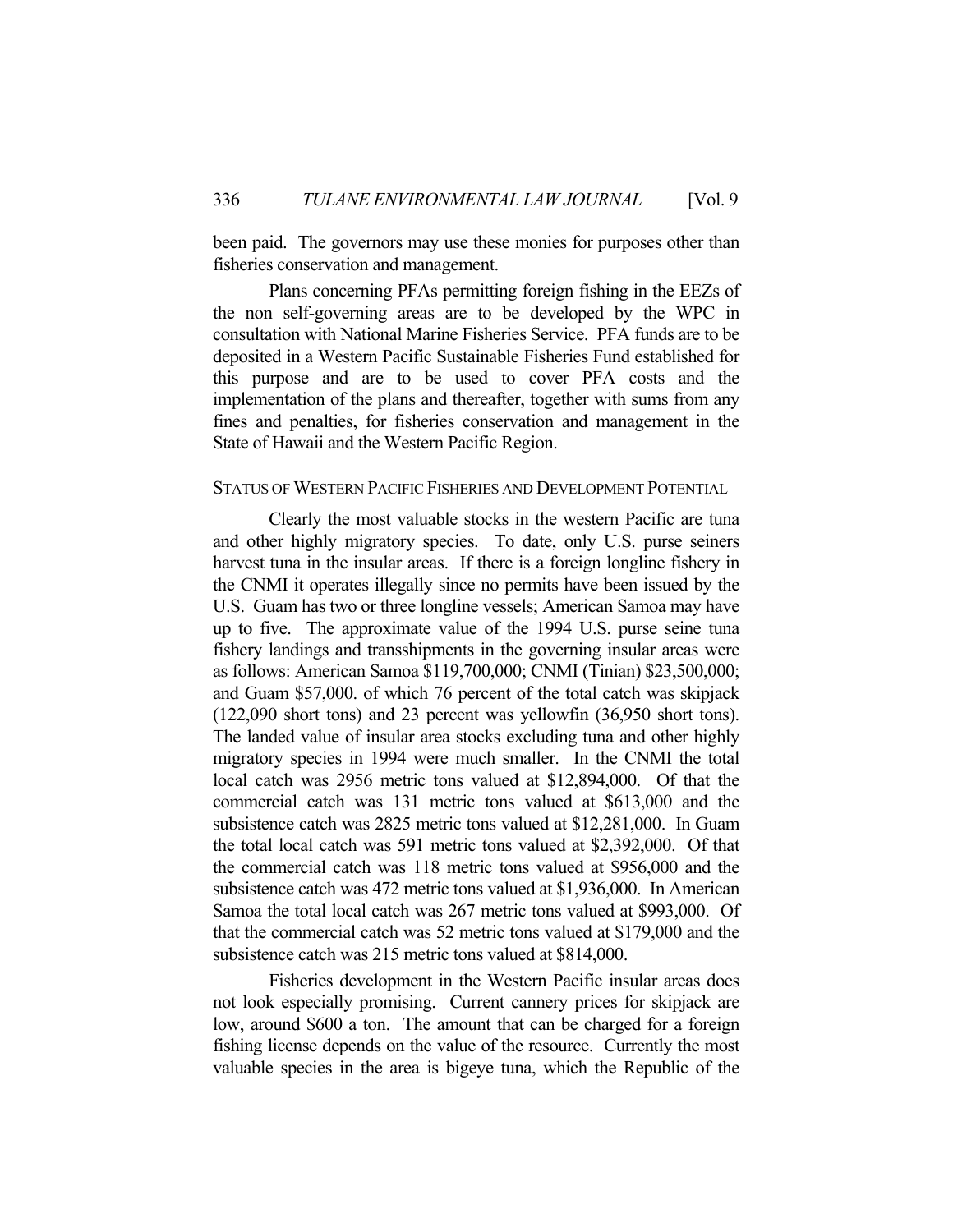Marshall Islands charges foreign fishing companies up to \$10,000 per vessel to fish. The FSM with its large tuna resources make the most off foreign fishing access agreements, approximately \$23 million a year. During El Nino years these tuna stocks move East into the U.S. EEZs around Howland and Baker Islands. Foreign fishing companies do not appear to be interested in Guam or the CNMI, but have apparently expressed some interest in developing a blue marlin fishery near Wake Island. As reported by WPC, the highly migratory Pacific blue marlin is a single stock and is harvested primarily by foreign distant water fisheries targeting tuna. Blue marlin was heavily overfished in the 1970s; however, in the 1980s longline fisheries shifted from targeting yellowfin to bigeye tuna and the bycatch of blue marlin declined. (Bigeye tuna swim deeper and blue marlin are therefore less likely to be harvested incidentally.) However, purse seine activity in the tropical western Pacific also increased in the 1980s and may have caused additional pressure on the blue marlin stock. Pacific wide, the total annual catch of blue marlin has increased in recent years. To date, very little resource survey and assessment work has been done by NMFS in the Pacific insular areas. Little is known about stocks of shark, squid, and bottomfish.

 In 1989 world fish production reached an all time high of over 86 million tons; since that time production has declined. Catch data suggests that marine fish landings have apparently reached a plateau around which annual catches of different stocks may fluctuate. Fishermen that seek to increase their portion of the harvest or governments that seek to increase their revenues can now do so only at the expense of those already exploiting the resources. With a highly competitive market and pressure to decrease cannery costs, together with the liberalizing of world trade and tariff barriers, the insular governments that offer foreign fleets the most attractive license/tax/service package will be the ones that benefit from changes as a result of the Sustainable Fisheries Act in the short run.

 In the long run, the insular areas would do well to develop and sustainably manage their own small-scale, fuel-efficient, multipurpose fleets. Potential revenue-generating areas in the future include supplying the growing demand by consumers in Asia, the U.S., and Europe for high quality fresh fish, which could utilize the worldwide seafood marketing services already established in Honolulu. There is also room for valueadded fisheries development, which includes improved processing, marketing, and the utilization of by-catch and lower valued species. In